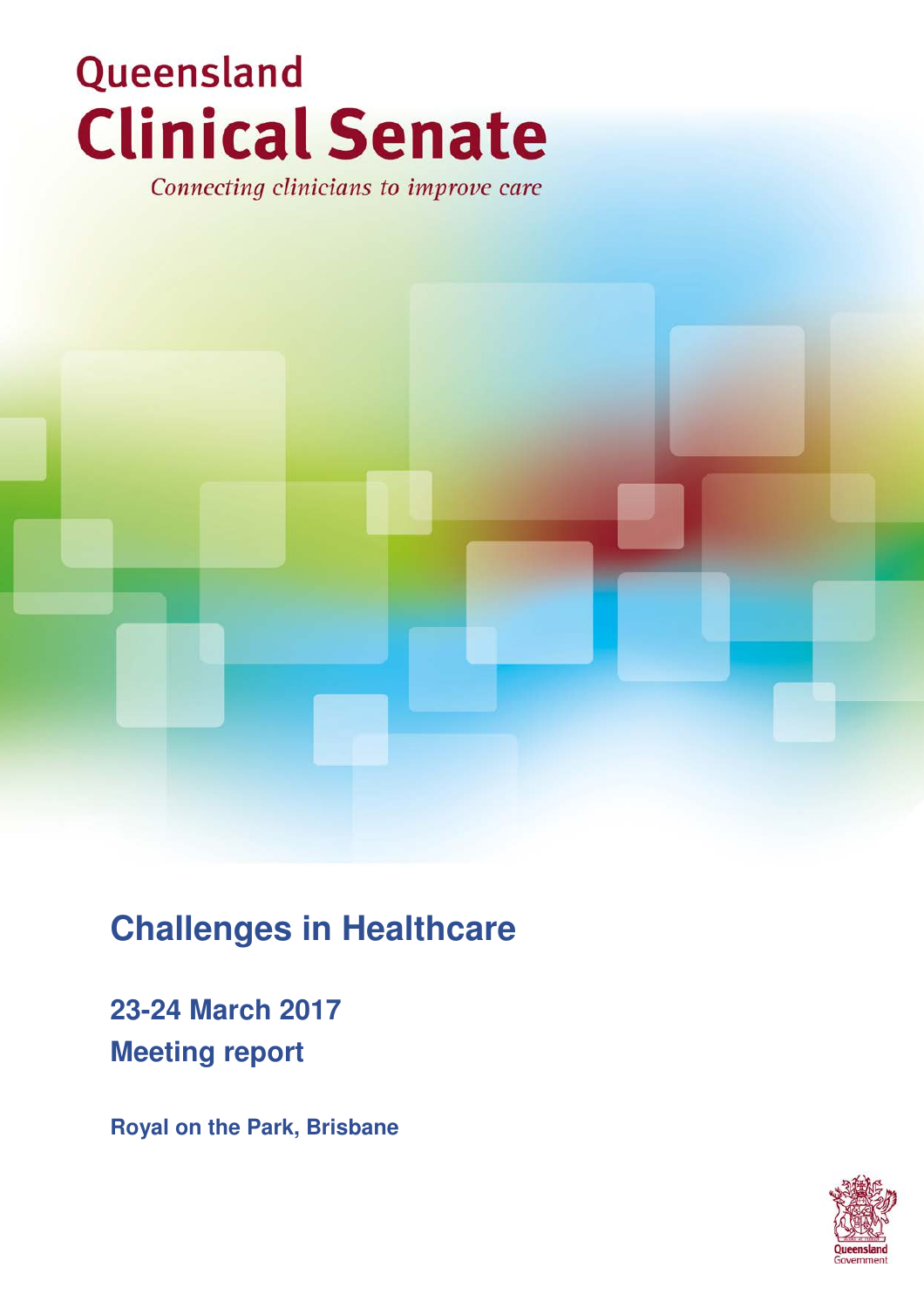#### **Queensland Clinical Senate, Meeting Report**

Published by the State of Queensland (Queensland Health), May 2017



This document is licensed under a Creative Commons Attribution 3.0 Australia licence. To view a copy of this licence, visit creativecommons.org/licenses/by/3.0/au

© State of Queensland (Queensland Health) **2017**

You are free to copy, communicate and adapt the work, as long as you attribute the State of Queensland (Queensland Health).

For more information contact:

The Queensland Clinical Senate, email qldclinicalsenate@health.qld.gov.au phone 3328 9188. An electronic version of this document is available health.qld.gov.au/clinicalpractice/engagement/clinical-senate/default.asp

#### **Disclaimer:**

The content presented in this publication is distributed by the Queensland Government as an information source only. The State of Queensland makes no statements, representations or warranties about the accuracy, completeness or reliability of any information contained in this publication. The State of Queensland disclaims all responsibility and all liability (including without limitation for liability in negligence) for all expenses, losses, damages and costs you might incur as a result of the information being inaccurate or incomplete in any way, and for any reason reliance was placed on such information.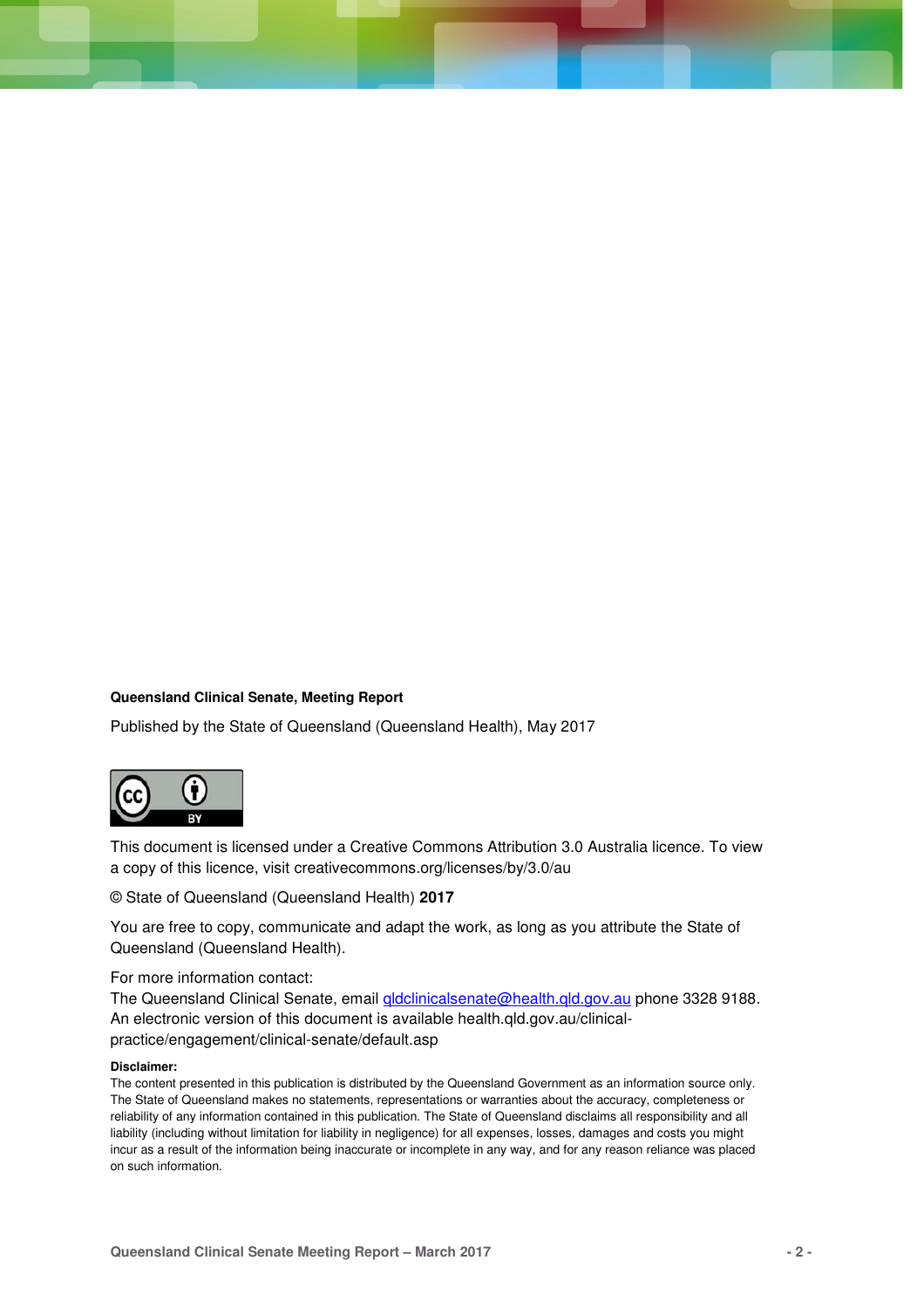# **Contents**

| Appendix 1: Group work – electronic medication management governance  12 |  |
|--------------------------------------------------------------------------|--|
|                                                                          |  |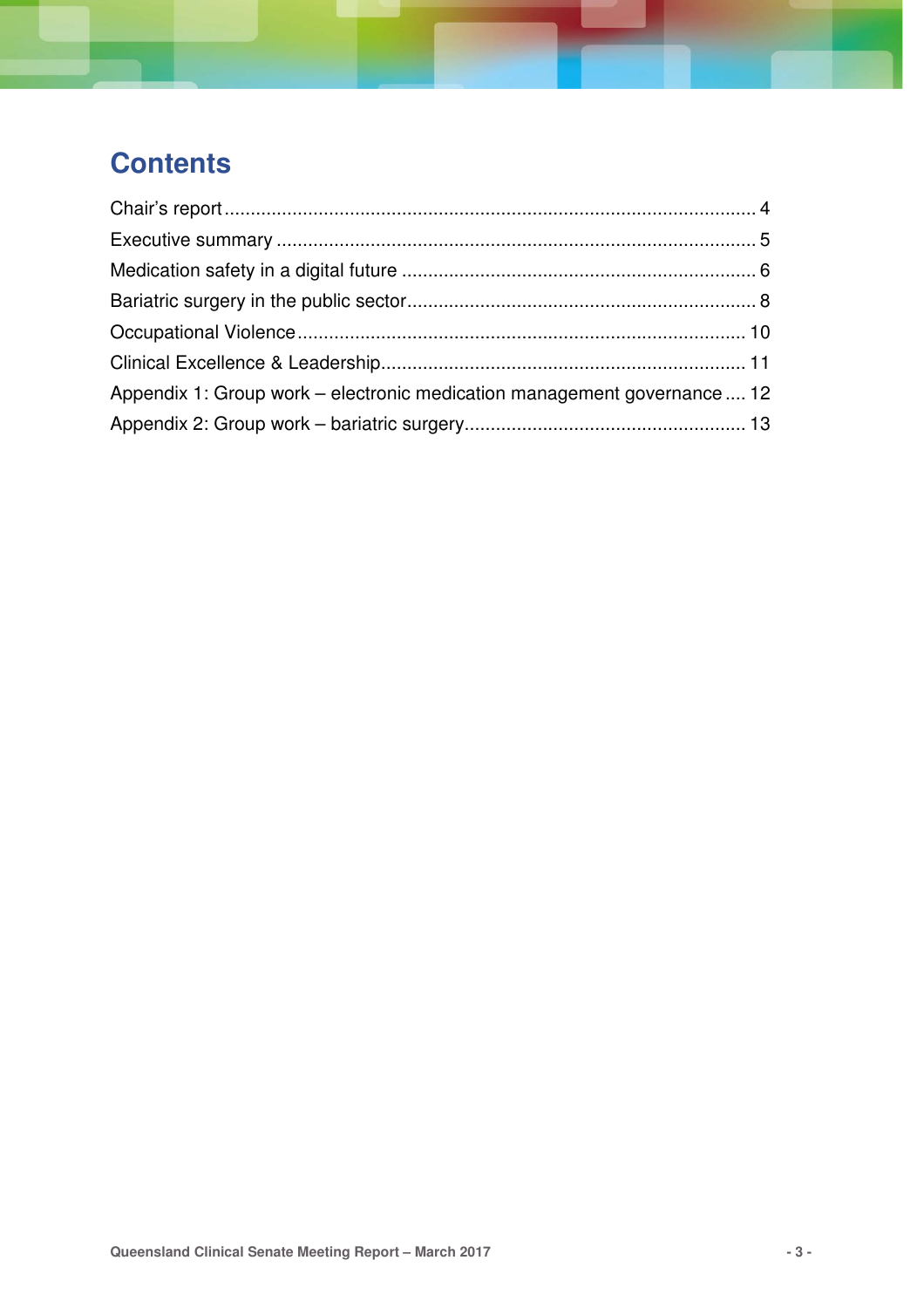# **Chair's report**



Every day in Queensland Heath, tens of thousands of staff go to work to look after hundreds of thousands of patients. Multiple systems are used throughout the patient's care, which can extend across numerous departments and sites. And of course, there are any number of variables that clinicians must negotiate along the way. So when you look at the big picture, it's not at all surprising that our health care system faces challenges. Some are easy to remedy, others not so.

The Senate took on a number of very timely and relevant challenges for discussion at our March 2017 meeting, one of which was public hospital bariatric surgery. With one in 10 adults and one in 14 children now obese in Queensland, obesity remains a great challenge in this state. Obesity is costly to the

community and the individual—around 70 per cent of people with obesity have at least one established morbidity. With the evidence clearly demonstrating the effectiveness of bariatric surgery in treating obesity for targeted groups of patients, Senate members and guests were asked how bariatric surgery could be available in Queensland's public health system. There was overwhelming support for the intervention to be available publicly to a defined sub-group using a 'centre of excellence' model.

As the most common treatment in healthcare, medicines are associated with more errors and adverse events than other interventions. In fact, every year in Australia, 230,000 people are admitted to hospital as a result of medication errors. The move to digital health gives us a great opportunity to focus on the governance around electronic medication management to ensure optimal patient outcomes. Members and guests supported a clear governance and accountability framework with strong clinician engagement (from all sectors) and clear communication as a fundamental pillar for safe medication management. You can read the Senate's recommendations on page 5.

The third challenge discussed at the meeting was occupational violence. It's a very sad and frightening fact that 3000 healthcare workers report abuse each year and that many more incidents of abuse go unreported. It's simply not acceptable to be abused at work. The Queensland Clinical Senate commended the Queensland Government and Occupational Violence Prevention Implementation Committee for their leadership in addressing violence in the workplace, and recommended that occupational violence be recognised and promoted as a 'clinical issue' in the same way patient care is.

The challenges we face in healthcare often overshadow the excellent work underway to improve the patient experience. We were privileged to hear about a number of successful projects from around the state during a clinical excellence showcase. Sharing examples of care that result in better patient outcomes and improved value is indeed the best way for us to promote take-up of proven models.

As members of the Queensland Clinical Senate, we have a tremendous opportunity to influence the way challenges are addressed. I believe we have shown strong leadership and direction for the challenges we discussed at this meeting and I look forward to seeing how it unfolds and ultimately benefits the people of Queensland.

#### Dr David Rosengren **Chair, Queensland Clinical Senate**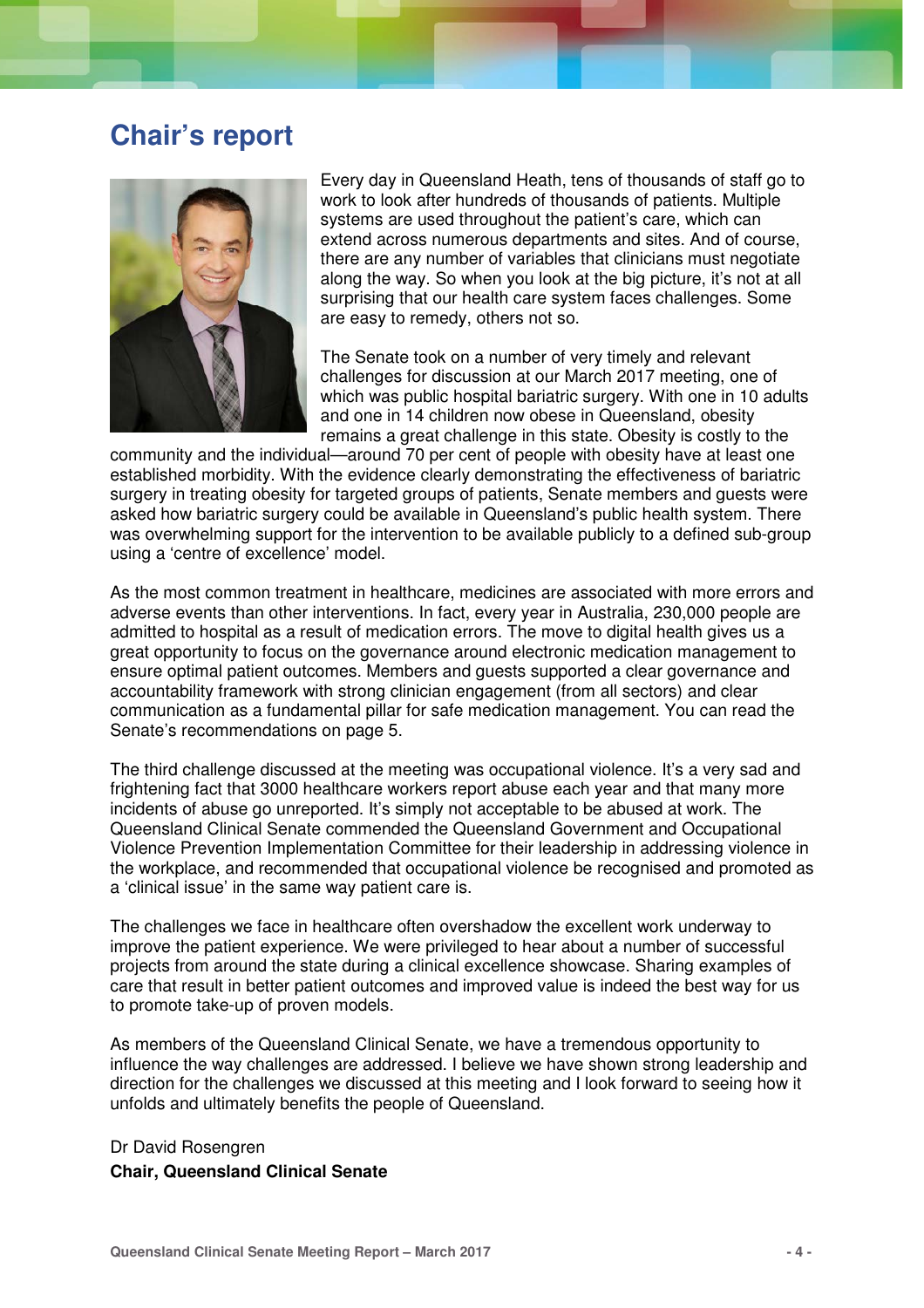# **Executive summary**

In a complex and ever-changing health system, challenges are inevitable. The purpose of the March 2017 Queensland Clinical Senate meeting was to give senior clinicians and health administrators the opportunity to consider two such challenges - public hospital bariatric surgery and medication safety in the digital future. Delegates were challenged to:

- identify the key elements of an effective bariatric surgery program in Queensland.
- articulate how clinical governance can maximise the opportunities digital technologies can bring to electronic medication management.

# **Recommendations**

# **Medication safety in the digital future**

With digital health comes change that can bring significant benefits to patients and clinicians and reduce error. To achieve this, transparent frameworks, standards and governance are required.

To create the conditions to realise safe electronic medication management (EMM) across Queensland the QCS recommends the Department of Health in partnership with eHealth Queensland:

- support clinician leadership and engagement in the design, planning, prioritisation, communication and implementation of local, state and national strategies. As a minimum, the senate recommends the appointment of a senior health professional to the eHealth Executive Committee.
- establish a group (or expanding the remit of an existing group which includes multidisciplinary / multi sector representation) that has visibility and can influence the clinical governance of EMM.

In collaboration with the Chief Medical Information Officer, this group should be a primary point of contact to share information with the clinician workforce on issues relating to the clinical governance and decision-making as they relate to EMM across the state.

## **Bariatric surgery in the public sector**

Obesity is one of the most important health challenges this century. Evidence demonstrates the clinical and cost effectiveness of bariatric surgery to treat obesity-related complications.

The Queensland Clinical Senate recommends that:

- in addition to focusing on promoting healthy lifestyles and weight management through diet and exercise, bariatric surgery is provided as a publicly funded intervention for specific groups of patients in Queensland:
	- $\circ$  Recognising workforce capability constraints and the importance of evaluating outcomes, in the short term bariatric surgery services should be provided using a 'centre of excellence' model but with a focus on equity of access.
	- $\circ$  A transparent and evidence-based process is implemented to identify and prioritise the patients most likely to benefit.
- the Department of Health develop a published policy position on access to and eligibility for bariatric surgery in Queensland public hospitals.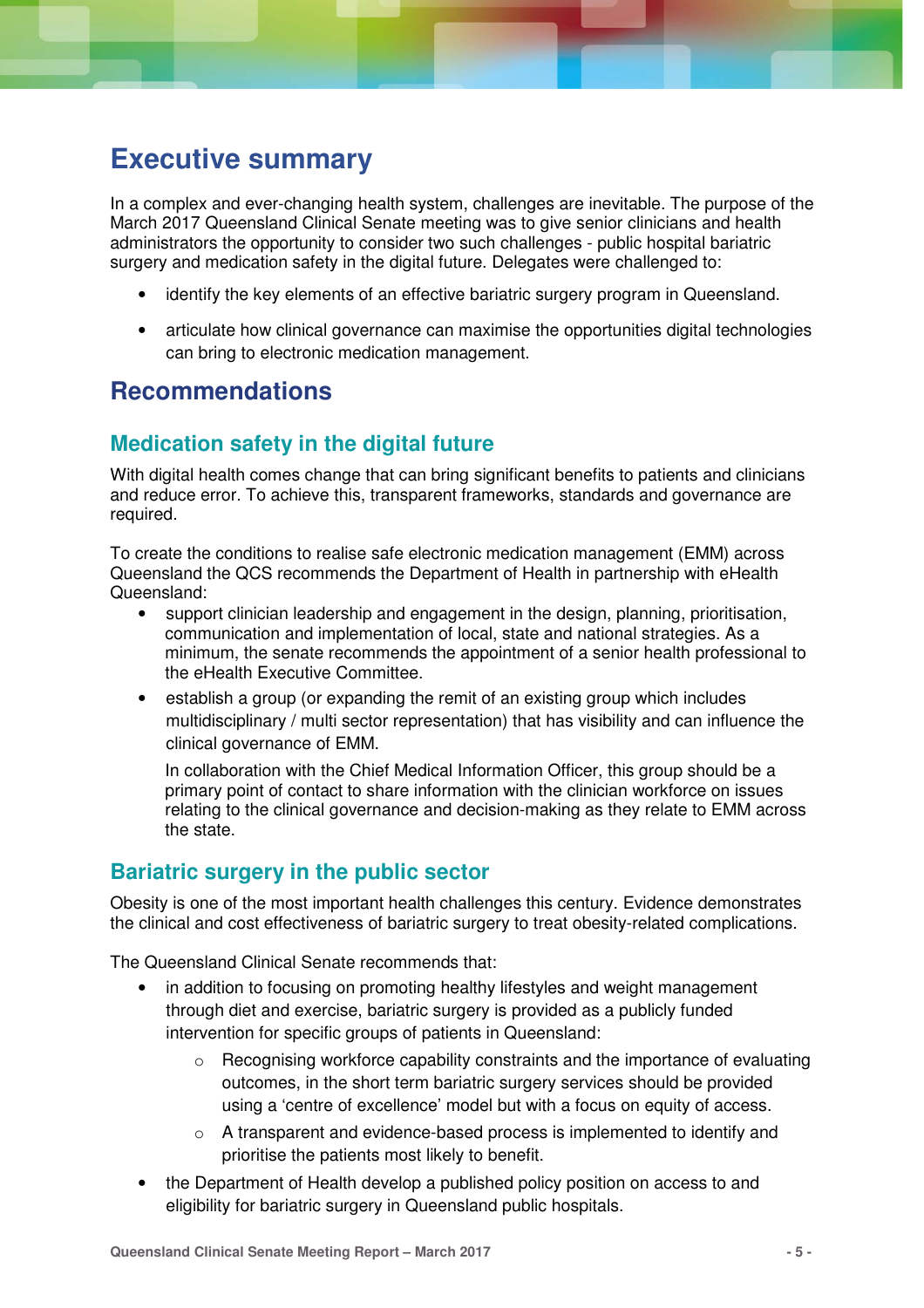# **Medication safety in a digital future**

## **Presenters and panellists**

- Richard Ashby, Chief Executive, eHealth Queensland
- Steve Hambleton, Co-Sponsor Medicines Safety Program, Australian Digital Health Agency (pictured)
- Jane Hancock, Chief Executive, Central West Hospital and Health Service
- Andrew Staib, Co-Chair, Statewide Digital Healthcare Improvement Clinical Network
- Margaret Sugden, Health Consumer
- Trudy Teasdale, Pharmacist, Assistant Director, Gold Coast Hospital and Health Service

# **Background**

- As the most common treatment in healthcare, medicines are associated with more errors and adverse events than other interventions.
- Every year in Australia, 230,000 people are admitted to hospital as a result of medication errors.
- Electronic medication management (EMM) is proven to significantly decrease prescribing errors relating to incorrect documentation of medication.
- Medication management in Queensland relies on numerous paper-based and digital systems, making it multi-layered and fragmented.

## **Session objective**

• While a lot of work is underway in Queensland around electronic medication management, is the current governance approach the best it can be to maximise the benefits of digital technology and ensure optimal patient outcomes?

## **The national perspective**

- National Medicines Safety Program established this year to work with consumers and healthcare providers to explore how digital health can improve the safety and quality of medicines usage in Australia.
- The program's initial focus is on enhancing access to information about medicines on My Health Record.
- The Practice Incentive Program one of the programs driving quality information onto My Health Record - requires that the majority of prescriptions are sent electronically to the Prescription Exchange Server.
- Health Care Home driving engagement in My Health Record to contribute up-to-date clinically relevant information.

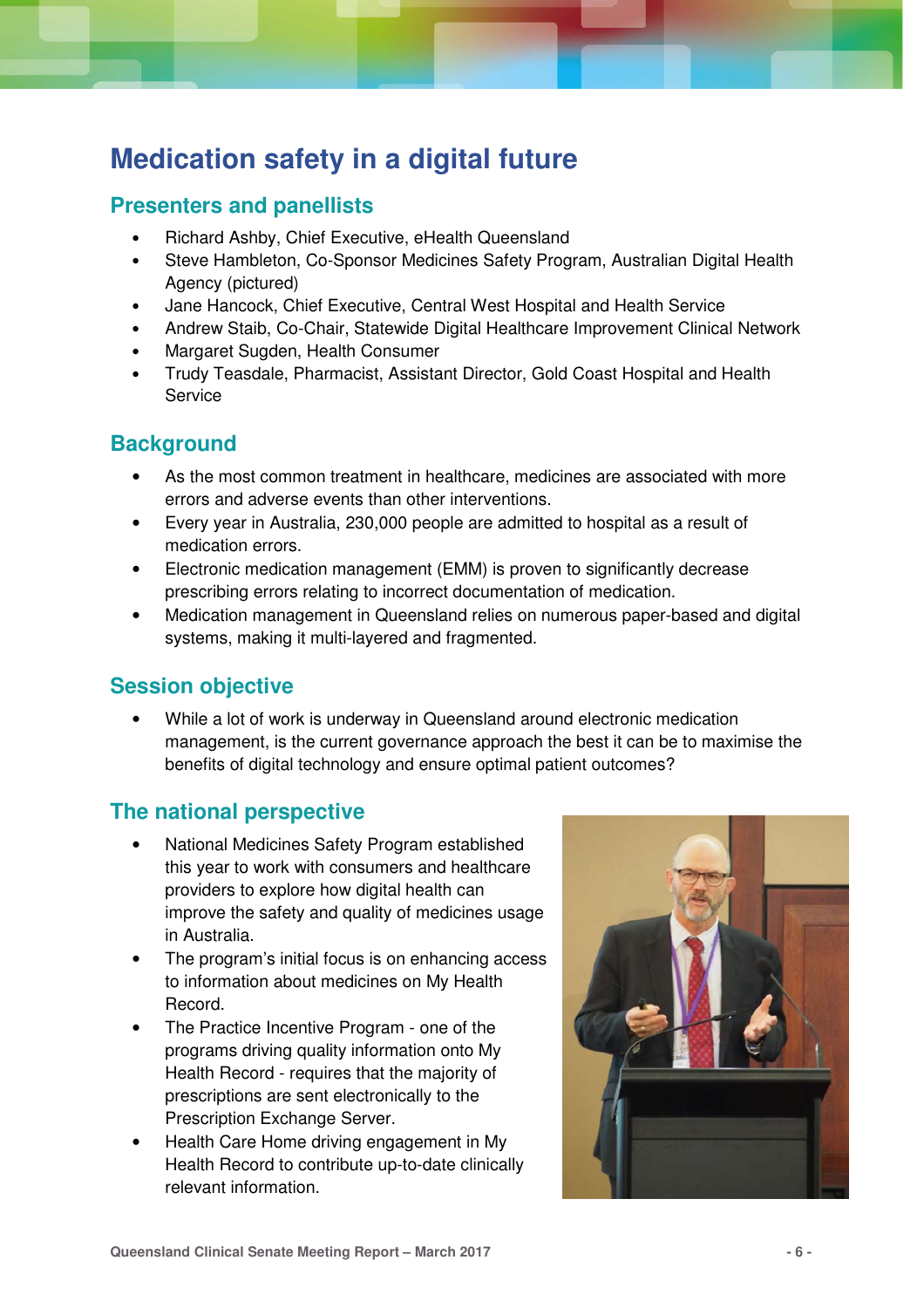- Interoperable systems are necessary in allowing information to be securely and safely shared for the benefit of the patient.
- Other national initiatives underway to support EMM include: SNOMED CT-AU Terminology (data structure), Australian Medicines Terminology (a subset of SNOMED), safe display of medicines on screen, Tall Man lettering, EMM implementation guides.
- Implementation of National Digital Health Strategy to begin late 2017.

#### **Panel discussion**

A panel (pictured below) including a consumer and clinicians discussed a range of issues including:

- Consumers not being a static or homogenous group adds to the complexity of the situation.
- The need to focus on medical specialists and private hospitals integrating into the digital system so benefits to patients can be realised.
- My Health Record needing to be a source of accurate information.
- The Digital Healthcare Improvement Network recently established in Queensland to improve patient care using the digital platform.
- The need for a well articulated framework that demonstrates how national, state and local initiatives come together.
- Moves to minimise the number of interfaces within the digital system.
- A draft governance structure around electronic medication management developed by eHealth Queensland.

#### **Outcomes**

Delegates worked in groups to identify critical governance actions to maximise the opportunities digital technologies can bring to electronic medication management. The over arching outcome of that session was:

• Delegates supported a clear governance and accountability framework with strong clinician engagement (from all sectors) and clear communication as a fundamental pillar for safe medication management.

See appendix 1 for a summary of the group work.



**Queensland Clinical Senate Meeting Report – March 2017 - 7 -**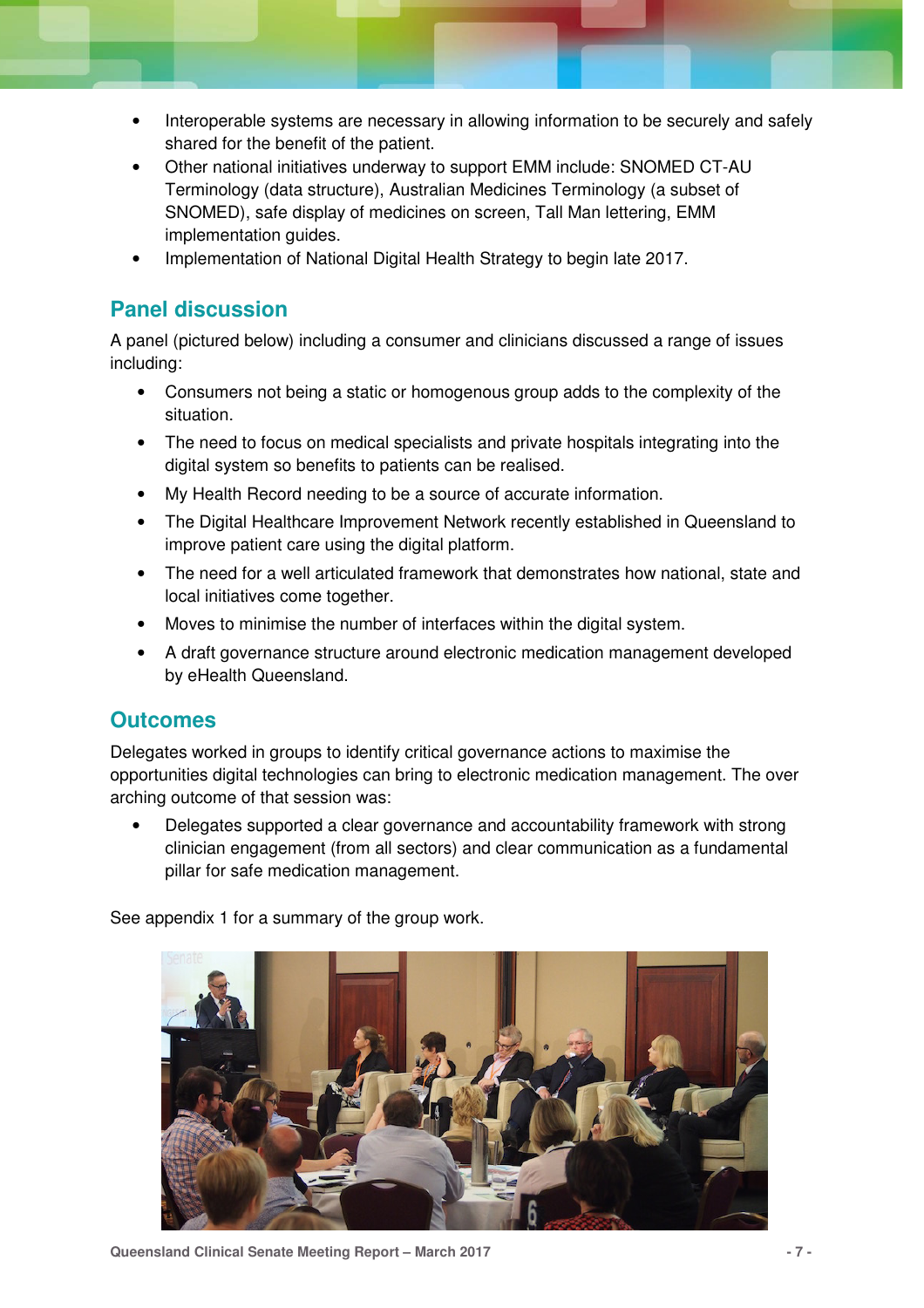# **Bariatric surgery in the public sector**

## **Presenters and panellists**

- John Dixon, Head of Clinical Obesity Research, Baker Heart and Diabetes Institute
- Peter Gillies, Chief Executive, Darling Downs Hospital and Health Service
- George Hopkins, Laparoscopic, General and Obesity Surgeon, Metro North Hospital and Health Service
- Trisha O'Moore-Sullivan, Director Medical/Chronic Disease Services, Mater Health (pictured)
- Paul Scuffham, Director, Centre for Applied Health Economics, Griffith University

## **Background**

- In Queensland, three in 10 adults and one in 14 children are obese, costing \$1.72billion in 2015.
- Obesity is a complex problem involving genetics, lifestyle and environmental factors it is now recognised as a chronic disease.
- Seventy-five per cent of Australia's total burden of disease can be attributed to obesity.
- Evidence shows that there are limited effective treatments for significant obesity.
- Evidence clearly demonstrates the clinical benefits and cost-effectiveness of bariatric surgery paired with post-operative support to treat obesity-related complications.
- Other Australian jurisdictions have demonstrated high-volume bariatric surgery to be successful and cost effective within the public health system.
- Outcomes of citizens' juries suggest that the community is supportive of bariatric surgery in the public system for those with a higher BMI, co-morbidities and a demonstrated commitment to behavioural change.

## **Session objective**

• With limited healthcare resources, how can we make bariatric surgery available in Queensland's public health system?

## **Key considerations**

- Bariatric surgery is not a general surgical procedure.
- The number of surgeons in Queensland trained to performed bariatric surgery is limited. What would training and credentialing look like to support a bariatric surgery service?
- The intervention needs to be followed with intensive allied health support to get the best possible outcome.
- Cost effectiveness: like many treatments, we pay now to save later.

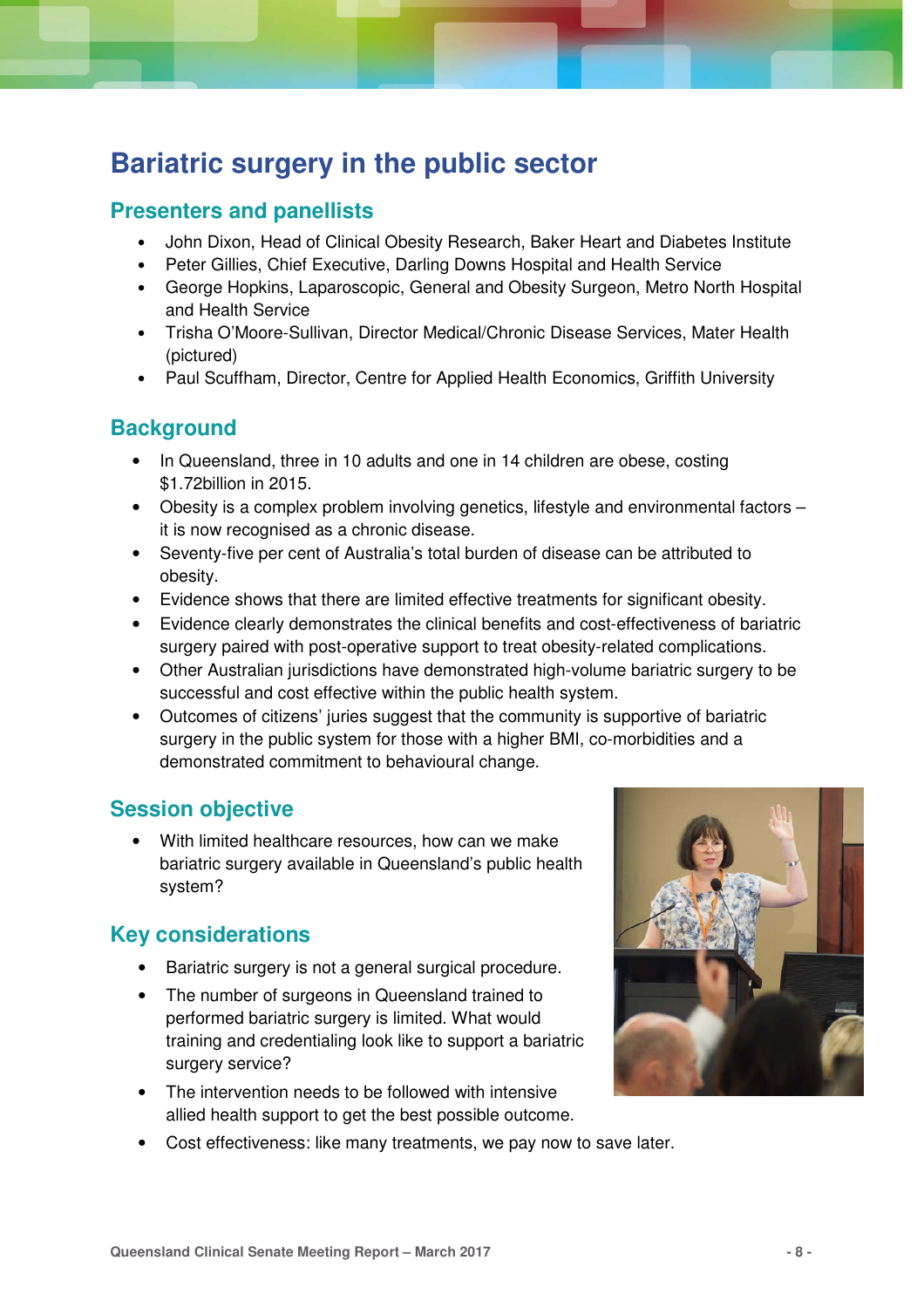# **Panel discussion**

A panel of expert clinicians (pictured below) discussed a range of issues including:

- Internationally, most bariatric surgery is performed in the public system, wheras in Australia most bariatric surgery is performed in the private system.
- The international selection criteria for bariatric surgery in the public system is similar to Australia with diabetes becoming a key discriminator.
- Pharmacotherapy is currently very limited in Australia.
- The need for a multidisciplinary team to provide care for patients having bariatric surgery.
- Lost opportunity for the individual and community when people can no longer work or contribute because of obesity.
- Internationally, the greatest number of patients eligible for bariatric surgery receiving the intervention is two per cent in The Netherlands.
- Workforce capability was identified as a potential issue.

# **Outcomes**

Delegates worked in groups to identify the key elements of an effective bariatric surgery program in Queensland. The over-arching outcome of that session was:

- Clinicians supported bariatric surgery being publicly funded for specific patient groups in Queensland.
- In the short-term, delegates supported a 'centre of excellence' model taking a multidisciplinary approach to care, with a view to a decentralised model in the longer term.

See appendix 2 for a summary of the group work.

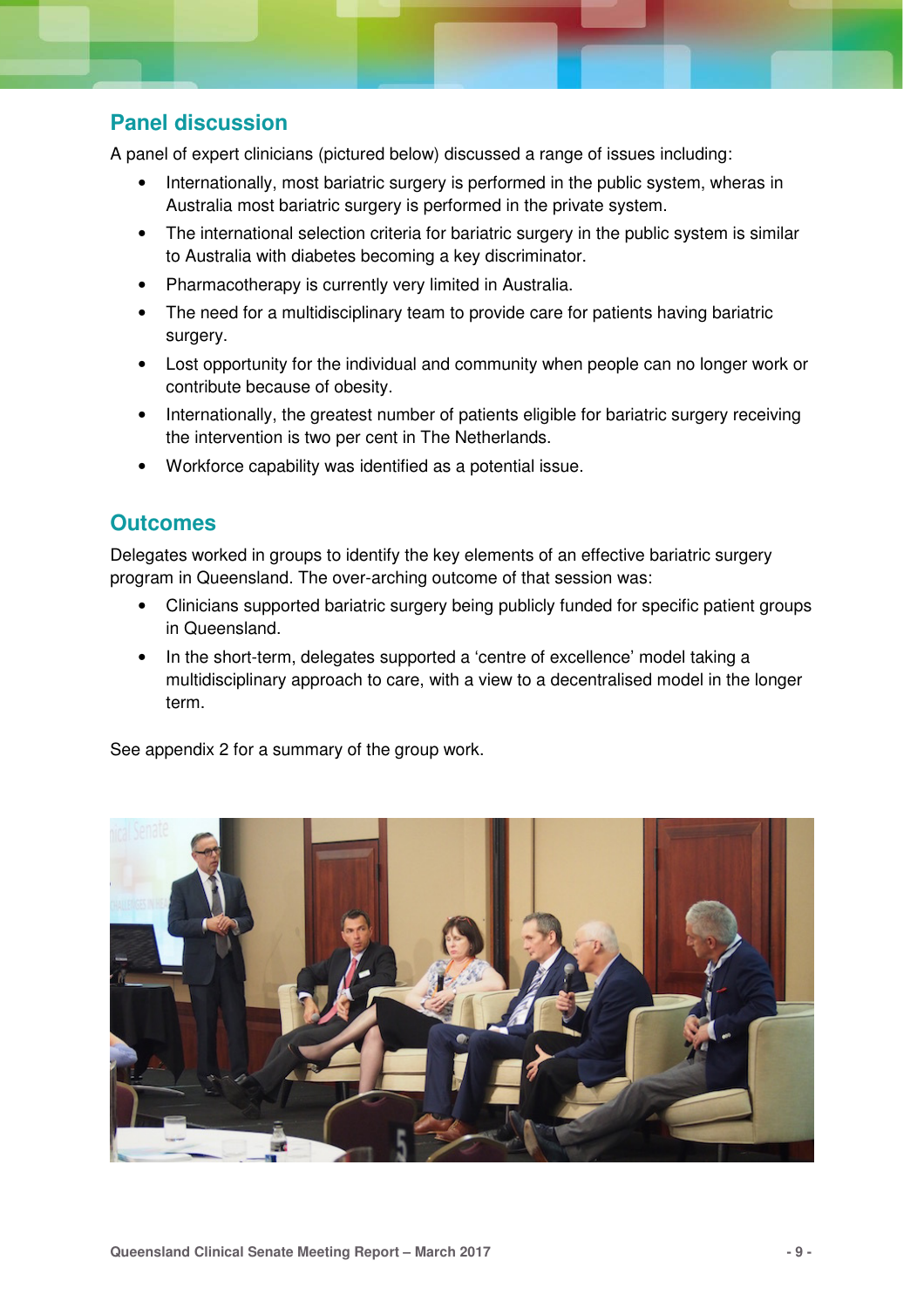# **Occupational Violence**

## **Panellists**

- John Allan, Executive Director, Mental Health Alcohol and Other Drugs Branch
- Jane Hancock, Chief Executive, Central West Hospital and Health Service
- David Jeffries, Protective Services Officer, Metro North Hospital and Health Service
- Lisa Kelly, Geriatrician, Metro South Hospital and Health Service
- Clancy McDonald, Nurse Practitioner, Department of Emergency Medicine, Metro North Hospital and Health Service
- Norman Swan, Facilitator

# **Background**

Every year in Queensland more than 3000 healthcare workers are physically assaulted on the job. This does not include verbal threats and abuse. Many more incidents are not reported.

To combat the problem, a number of initiatives are underway in Queensland including:

- The Paramedic Safety Taskforce, specifically addressing the issue of violence against ambulance officers.
- A \$1.35 million public awareness campaign
- The State Government's Occupational Violence Taskforce and the formation of the oversight committee to oversee implementation of the recommendations. https://www.health.qld.gov.au/ data/assets/p df\_file/0024/443265/occupational-violencemay2016.pdf





To reinforce the importance of the issue and the need for continued action, the Queensland Clinical Senate re-enacted a number of real life scenarios in which violence is common in healthcare.

The mock situations stimulated high-level discussion with a panel of experts and delegates and explored issues around pre-emptive detection, avoidance measures, education and training, technologies and strategies for deterrence, reporting, and incident management in rural/regional and metro settings.

The conflict of interest between the clinician duty of care to patients and employer duty of care to employee was also discussed.

The Queensland Clinical Senate will continue to champion this cause.



**Queensland Clinical Senate Meeting Report – March 2017 - 10 -**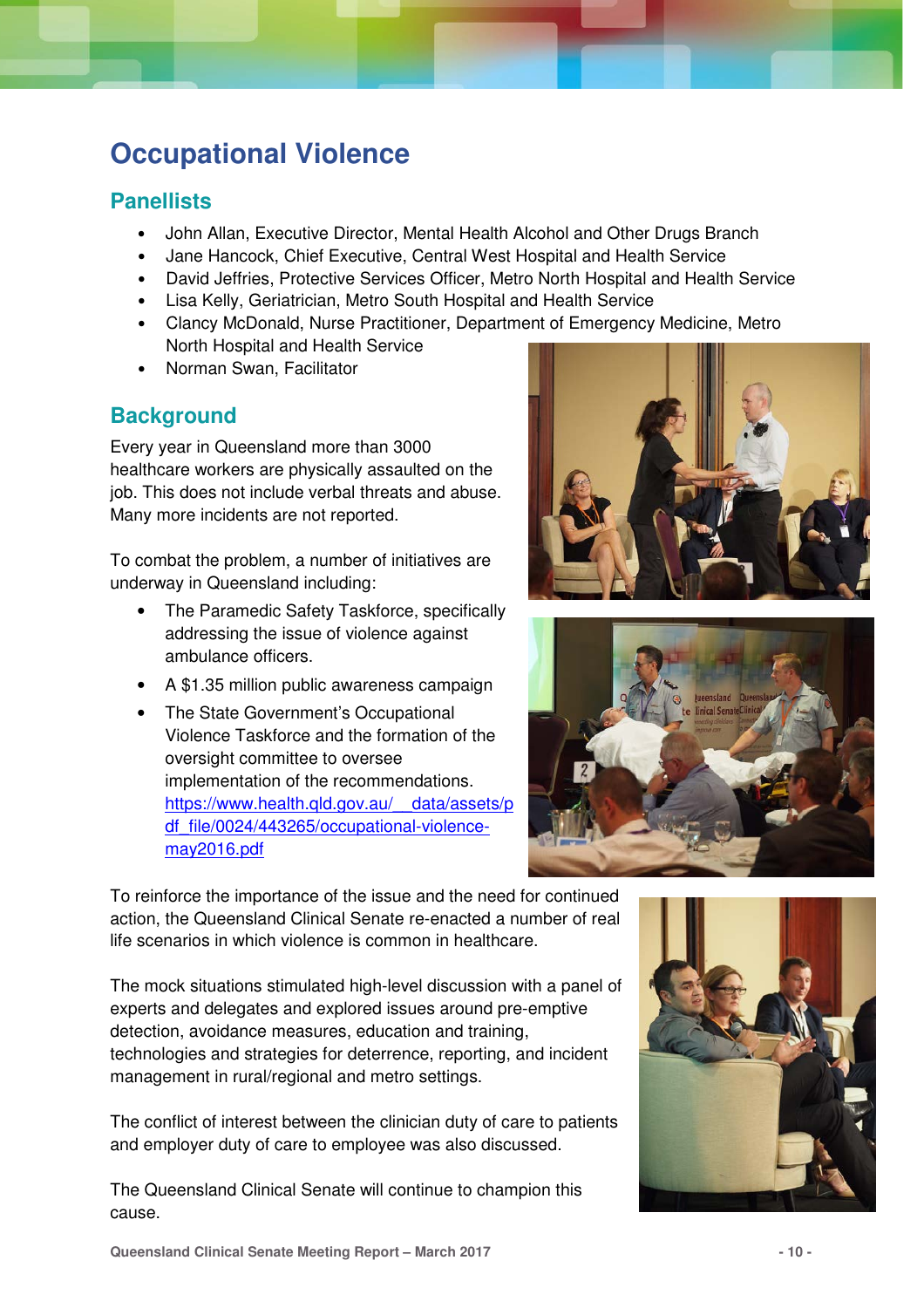# **Clinical Excellence & Leadership**

It is easy to focus on the challenges and forget about all of the great work that we deliver in our hospitals and health services every day. Showcasing excellence is important and a number of excellent innovation projects led by clinicians in partnership with the Clinical Excellence Division and the Purchasing and Performance Division were presented, including:

#### **Telemedicine and the Red Blanket Response for care of patients with extreme trauma.**

- A project running for nine years at the Royal Brisbane and Women's Hospital that aims to get trauma patients to theatre sooner, is now using Telehealth to link the trauma room with the operating theatre to aid in the preparedness of theatre staff.
- Presenters: Daniel Best, Principal Technical Officer, Telehealth, Clinical Excellence Division and Michael Handy, Trauma Care Coordinator, Trauma Service, Metro North Hospital and Health Service.

#### **Integrated Specialist Ear, Nose and Throat Service – the GPwSIs model**

- An innovative model of care to address the ENT waiting list at Logan Hospital by developing an Advanced ENT Allied Health Practitioner (AHP) Service.
- Presenter: Bernard Whitfield, Director, Otolaryngology Head and Neck Surgery, Logan Hospital, Metro South Hospital and Health Service .

#### **Clinical Prioritisation Criteria (CPC) and HealthPathways update**

- Supporting general practice clinical decision making when referring patients to public specialist outpatient services to ensure patients are assessed in order of clinical urgency.
- Presenter: Jody Paxton, Manager, Surgical Outpatient Reform Team, Clinical Excellence Division.

#### **Fit for future purchasing and performance**

- Rising demand for services together with changes to funding models in the health system - what clinicians can expect to change and how the Purchasing and Performance Division can support Hospital and Health Services.
- Presenter: Nick Steele, Deputy Director-General, Healthcare Purchasing and System Performance Division.



#### **The road to excellence**

- How the Clinical Excellence Division is supporting Hospital and Health Services to integrate successful innovations and help create solutions for better healthcare.
- Presenter: John Wakefield, Deputy Director-General, Clinical Excellence Division, Queensland Health.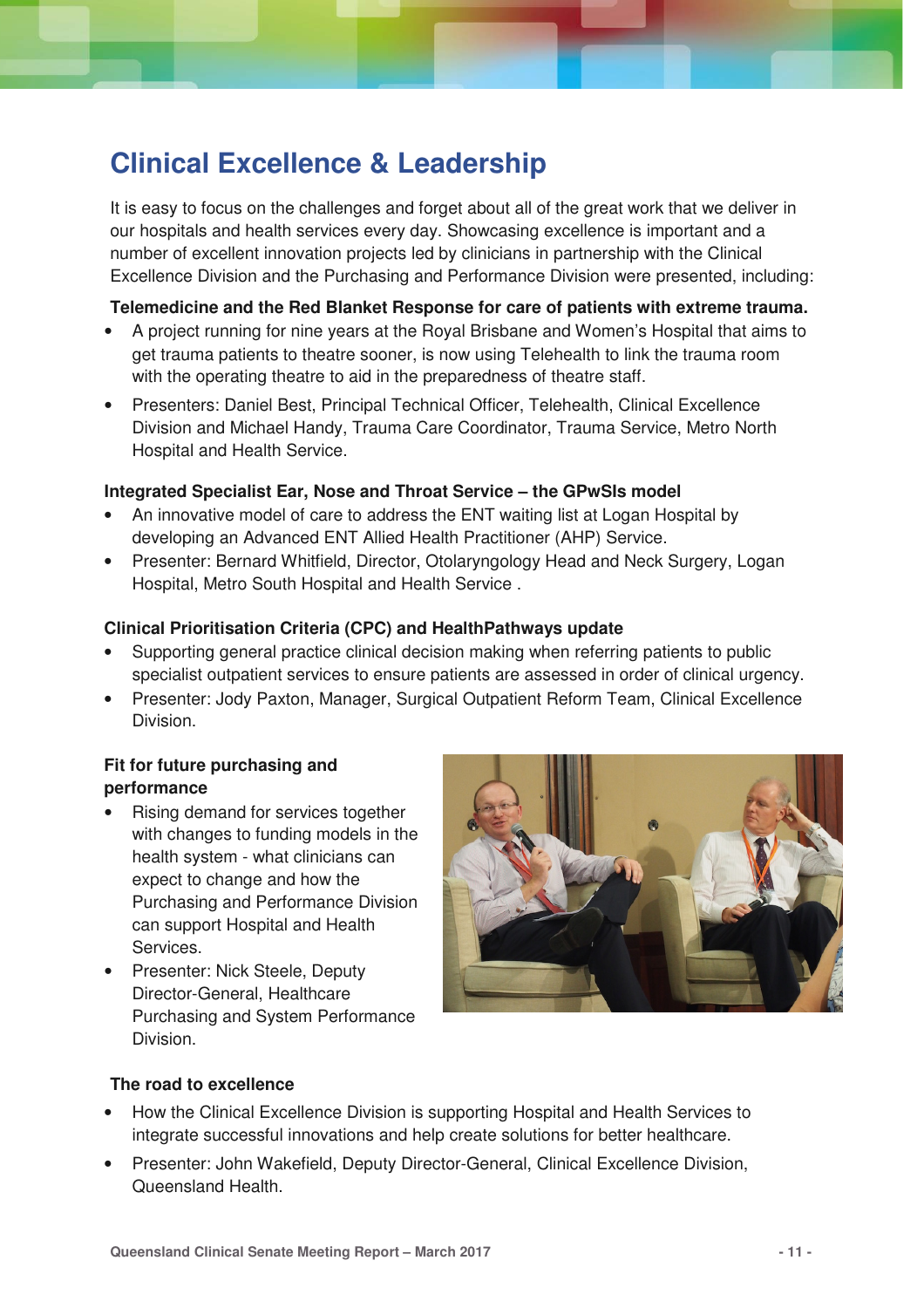# **Appendix 1: Group work – electronic medication management governance**

Delegates participated in group work to identify critical governance actions to maximise the opportunities digital technologies can bring to electronic medication management.

#### **Accountability and governance**

Clearly structured and transparent governance plan with defined authority at all levels (national, state, local) supporting grass roots feedback to all levels.

Ensure controls are in place for effective governance and that they are regularly reviewed to ensure they are working.

Leadership from clinical staff from all sectors. Mobilise HHS and PHN clinical governance teams. Identify clinical champions who understand the vision, issues and can engage others. A transparent accountability chain for all steps of EMM.

Build digital platform governance into existing quality and safety and clinical governance systems (local/state/national clinical governance systems).

Include escalation pathway for clinical risks – from HHS to statewide digital clinical network for advice/support/decision making etc -> link to eHealth Queensland and eHealth.

Prioritisation and communication of the entire lot of projects/tasks with associated portfolio management of governance. Groups should communicate decisions and actions/outcomes to other groups.

Simpler pathways into governance groups and simpler pathways within groups.

Engage with consumers – empower consumers to take control in medication management.

Need a strategy to remove redundant systems and streamline the approach going forward.

#### **System design and standards**

A patient centred, evidence based approach informed by considered consultation, trials and testing across primary and secondary care .

Statewide approach to procurement of EMM – must include integration with primary care systems.

Software design supports care pathways, reliable decision support and safety mechanisms.

Clinically driven systems (rather than technology driven) .

Effective and detailed information transfer between all medical care providers to support the quality use of medicines.

Understand the patient, business and the environment – deconstruct /feedback with patients and key staff from business areas (e.g. medicine, pharmacy, primary care).

Robust evaluation framework and internal audits to monitor system performance.

Improve integration by using smart forms when sharing records with My Health Record.

Localising new and customising statewide systems to local practice.

Facilitate the creation and implementation of a common data set to enable information transfer.

#### **Communication**

Develop a communication plan inclusive of PHNs, HHBs, private sector, primary care, pharmacy, consumers that raises awareness within the workforce re who makes decisions, what decisions have been made and how they as individuals can communicate ideas and feed into that process.

Strong two-way communication between the vision and the day to day reality. Vision must be informed by reality.

Create a statewide group for EMM which links local/ HHS groups with others from the state. Understand relationships and networks and role clarify.

Educate clinicians on the importance of moving to EMM.

Build MDT case review and learning using pharmacist to raise awareness of risks and to identify errors - EDMS, EDON, clinical governance teams.